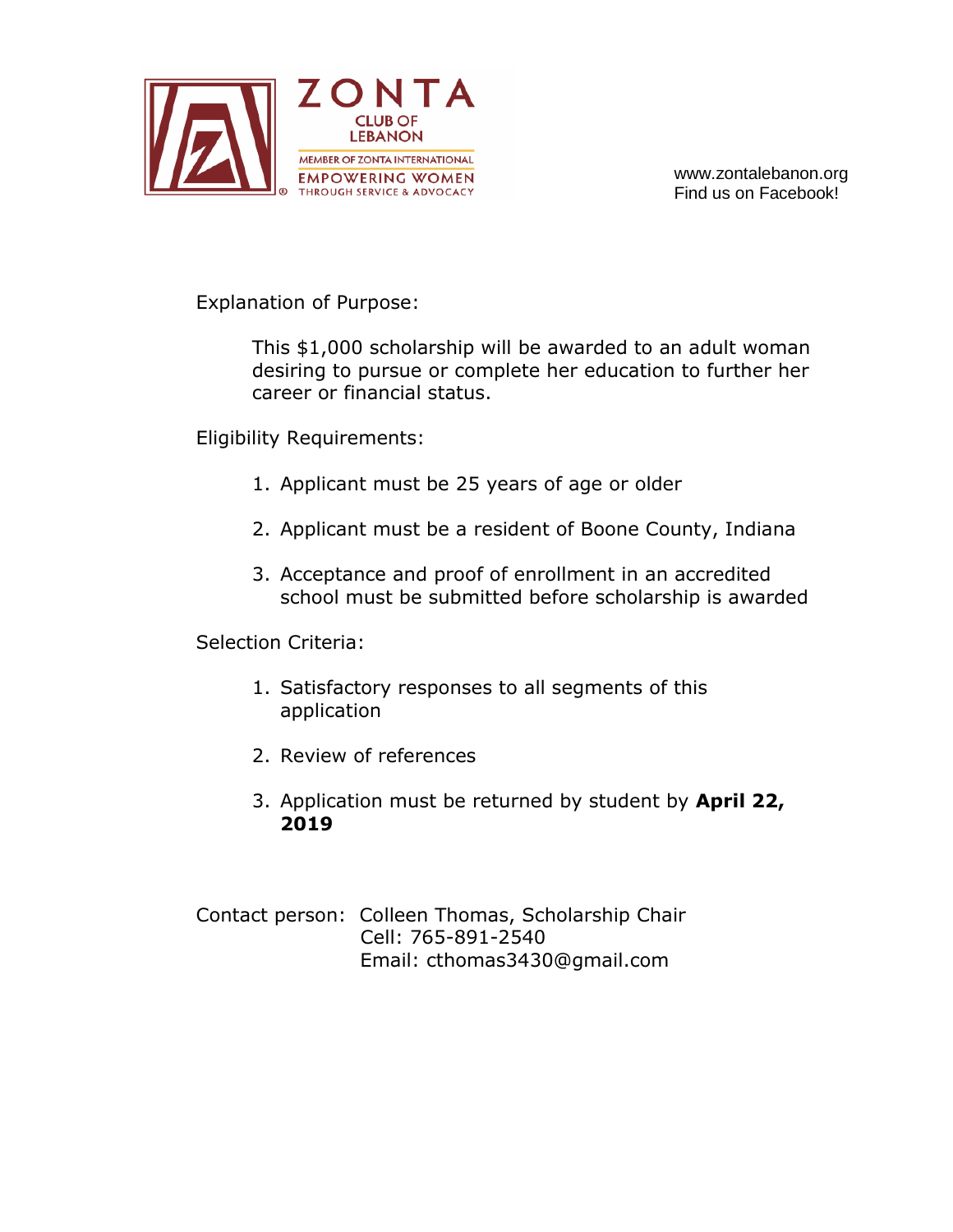

www.zontalebanon.org Find us on Facebook!

## **2019 ADULT SCHOLARSHIP APPLICATION**

| First                                                     | MI                                                      | Last                                          |     |  |   |  |
|-----------------------------------------------------------|---------------------------------------------------------|-----------------------------------------------|-----|--|---|--|
|                                                           |                                                         |                                               |     |  |   |  |
| Street                                                    | Town                                                    |                                               | Zip |  |   |  |
|                                                           |                                                         |                                               |     |  |   |  |
|                                                           |                                                         |                                               |     |  |   |  |
|                                                           |                                                         |                                               |     |  | D |  |
| Name and age of dependents:                               |                                                         |                                               |     |  |   |  |
|                                                           |                                                         |                                               |     |  |   |  |
|                                                           |                                                         |                                               |     |  |   |  |
|                                                           |                                                         |                                               |     |  |   |  |
|                                                           |                                                         |                                               |     |  |   |  |
|                                                           |                                                         |                                               |     |  |   |  |
|                                                           |                                                         |                                               |     |  |   |  |
|                                                           |                                                         |                                               |     |  |   |  |
|                                                           |                                                         |                                               |     |  |   |  |
| Educational Plan: Name of Institution and Course of Study |                                                         |                                               |     |  |   |  |
|                                                           |                                                         |                                               |     |  |   |  |
|                                                           |                                                         |                                               |     |  |   |  |
|                                                           |                                                         |                                               |     |  |   |  |
| Are you currently enrolled? Yes                           | No                                                      |                                               |     |  |   |  |
| Type of Program:                                          | Bachelor's degree ______<br>Technical certificate _____ | Associate's degree<br>Refresher course ______ |     |  |   |  |
| List other scholarships and/or grants you will receive:   |                                                         |                                               |     |  |   |  |